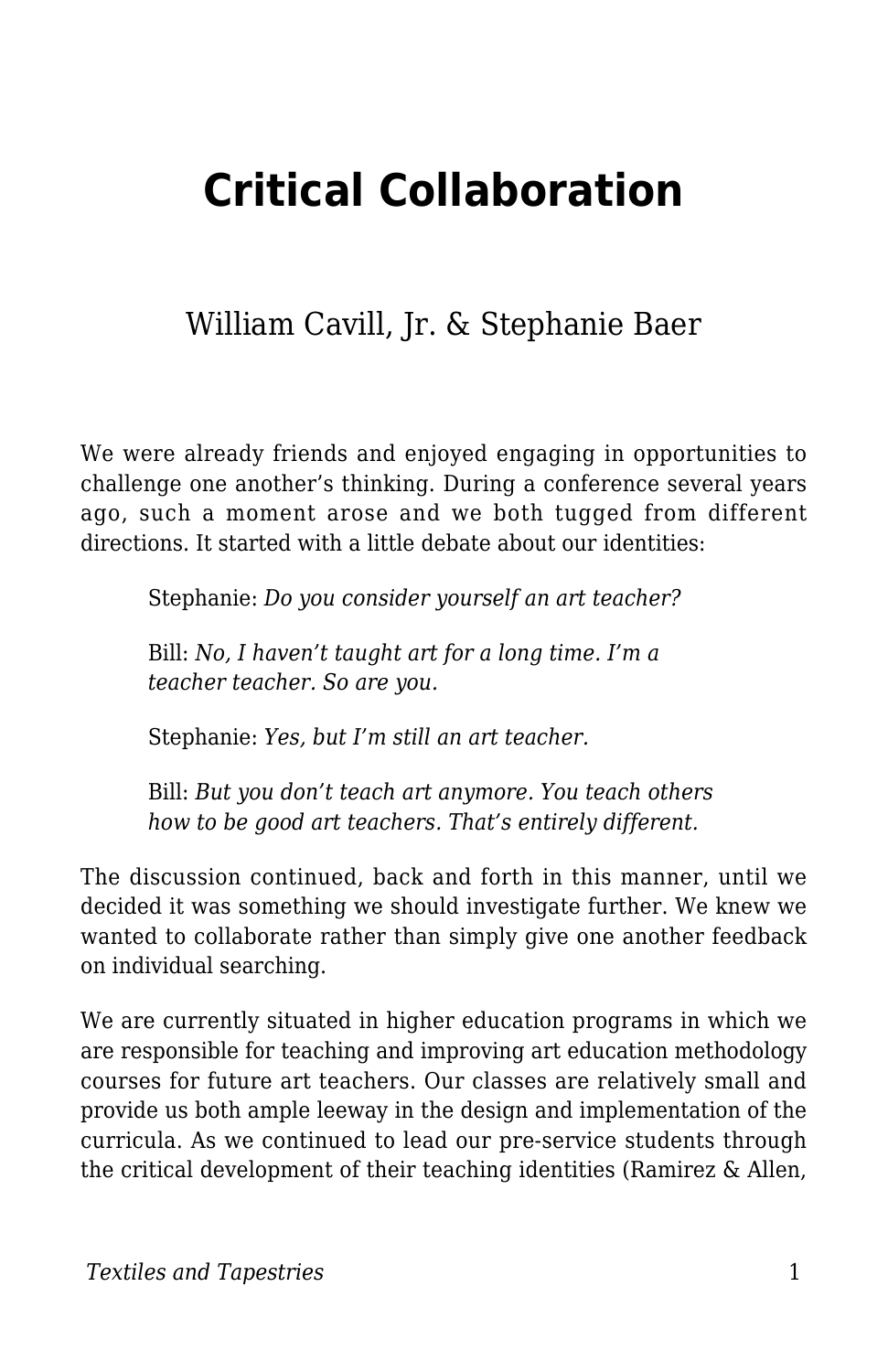2018), we thought it critical that we were not only familiar with and confident in the origins of our own but that we were also in the practice of understanding our selves through and with our work as educators and artists. We wanted to model collaboration and the generative nature of exploring *self alongside other*, similar to how Allison and Ramirez (2016) described co-mentoring. "We were positioning ourselves as co-mentors in a reciprocal partnership, mentoring each other as we faced similar challenges and responsibilities" (p. 6). This extended the more traditional notion of critical friends or "executive coaching" (Loughran & Allen, 2014) where instead of only seeking feedback from an external, trusted scholar, we were interested in the potential synthesis offered through collaboration.

Stephanie had been using Pinar's (1975; 1994) currere method with her undergraduate teacher education students to help them identify and develop personal, meaningful stories of self- empowerment and professional identity (Baer, 2017). She introduced Bill to the methodology and after some deliberation, he was convinced it might shed light on their identity debate. We began following Pinar's four steps for examining our own educative journeys through regression, progression, analysis, and synthesis (Pinar, 1975). Throughout our investigation of the methodology, we worked together in a manner that surpassed critical friendship and allowed us to perform a selfstudy that capitalized on our strengths of collaboration, storytelling, and art-making to critically evaluate our data.

The image in Figure 1 astutely illustrates our notion of critical collaborators. Instead of engaging with the current steps on our own and then coming together at the end to discuss it, we approached new understandings of our diverse backgrounds together. Like the tree trunks pictured above, our collaboration created a stronger and more authentic awareness of the journeys we had taken and enabled us both to look forward with confidence. Our personal narratives and artworks were offered up in weekly meetings with an invitation to be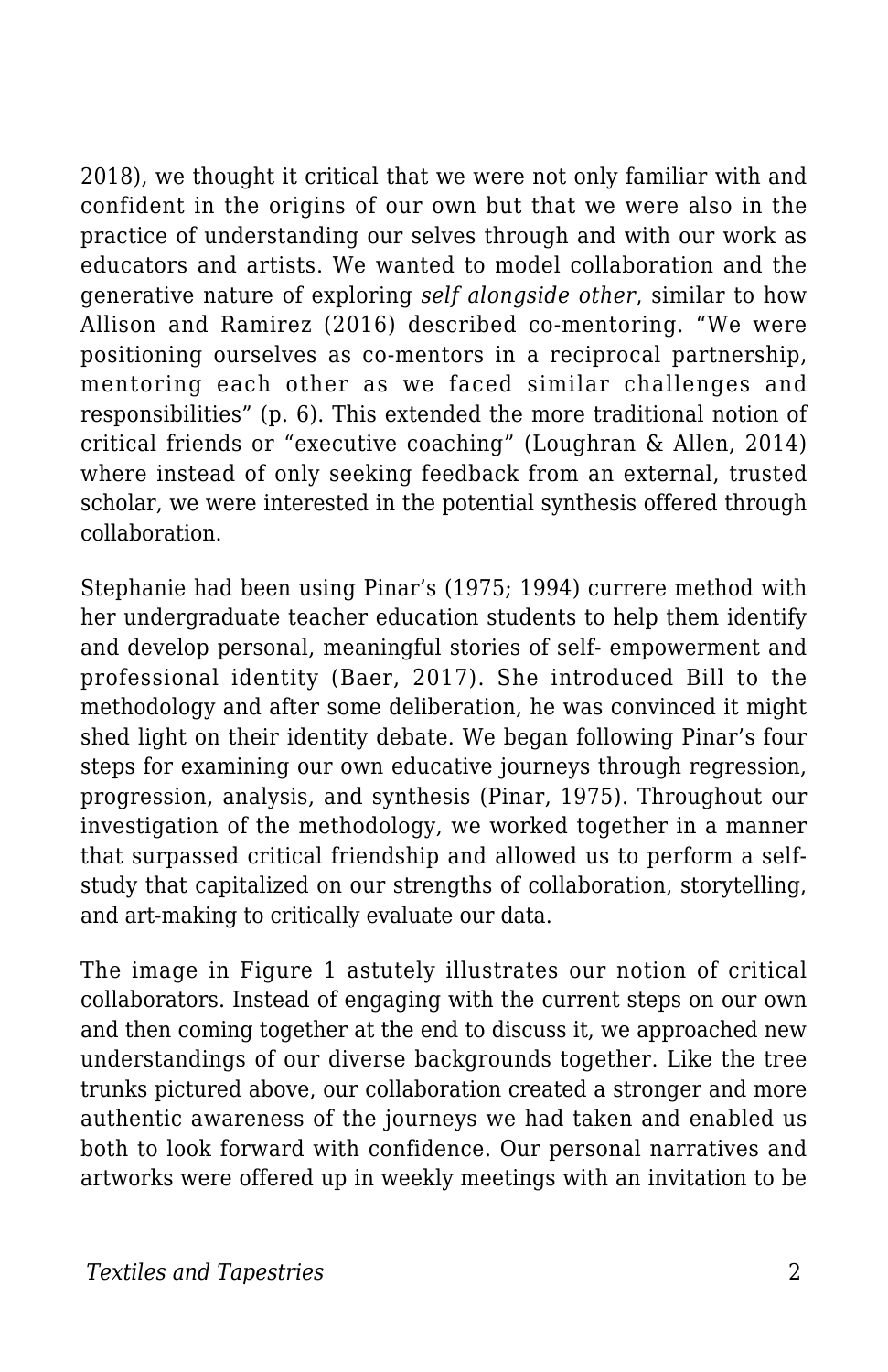questioned, critiqued, and clarified. Awareness of one another's consistent and sometimes divergent, perspectives necessitated a constant re-situation of identity, motivation, and purpose. In order to effectively collaborate, we had to be open to questioning our assumptions of identity through open conversations about what our intentions were and how those assumptions informed our identity development. Why was Stephanie so centered on being called an art teacher? Why was Bill so averse to being labeled an artist? What might that mean for the students in our classrooms?

#### **Figure 1**

*Growing Together. Color photograph, 2019. Photo credit: Stephanie*

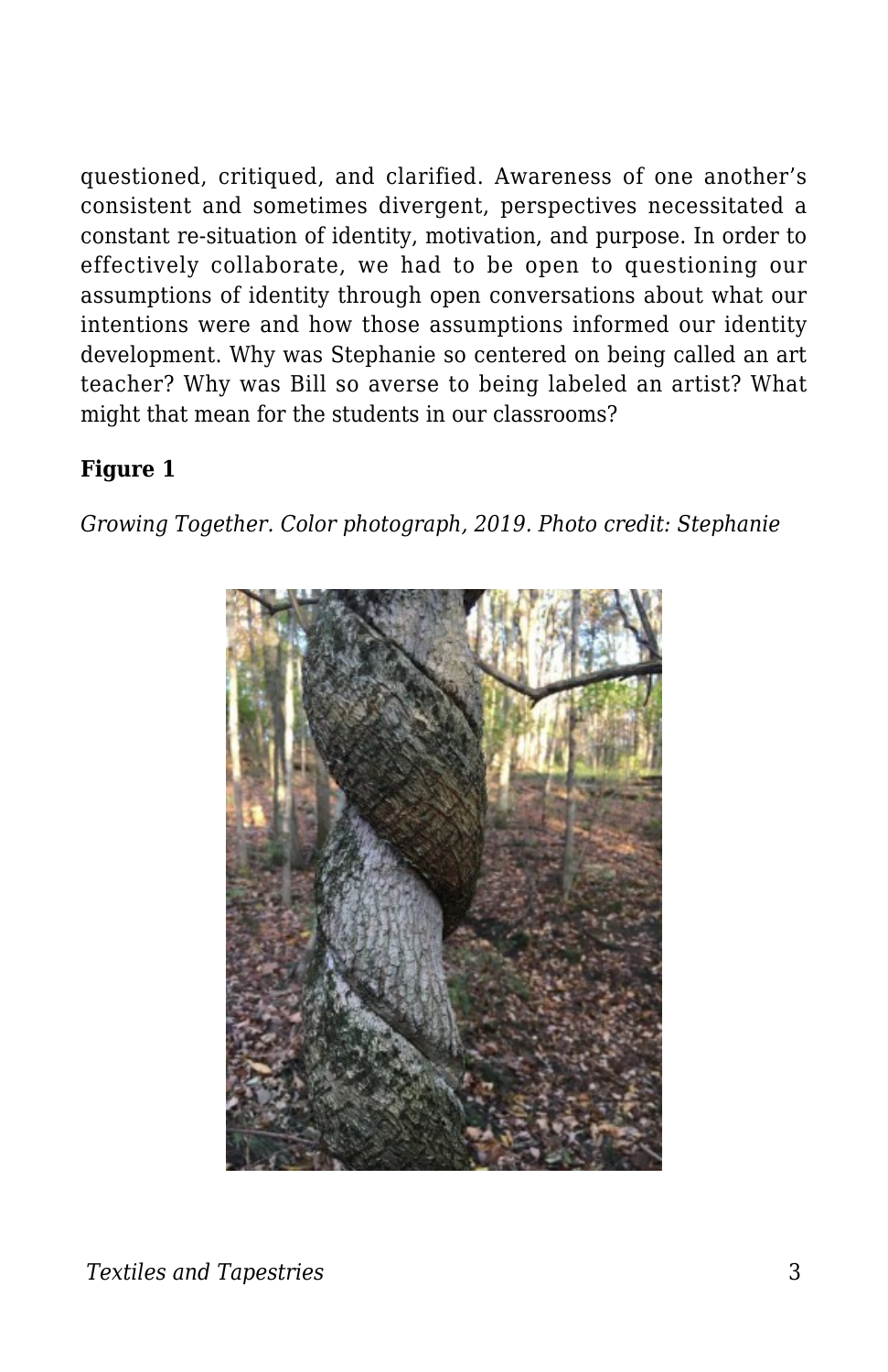Regardless of how or why it started, both trees were continuing to grow with one another. They had their own paths but were both absolutely intertwined, determined by, and dependent on the support of the other. They were both stronger because they were growing together.

# **Aim / Objectives**

The problem that we have come together to consider is one of identity as educators, researchers, and artists. How can we be all of those things and—*if* we can be all of them—how do we weave them together and is any one component more important than another?

Understanding the intricacies of the multithreaded tapestries of our identities required critical collaboration that went beyond the benefits gained through a traditional critical friendship.

Individually, we had reflected in limited ways (e.g. talking with family and friends outside our discipline, journaling, etc.). We wanted to identify individual and shared goals, consider new ways of knowing our mutual and diverging paths, and utilize methods in tandem with one another.

Despite the disparities of our backgrounds, we both grew up with an appreciation for the arts, moved into the field of art education, and chose to be postsecondary teacher educators to help improve the field as a whole. However, the differences in how we originally understood our roles as art teachers or teaching artists persisted as an impetus for conversation and debate between us for a long period. Knowing this about ourselves became vital to how we approached and encouraged our students and the development of their teacher identities. It was this dichotomy between our self-perceptions as artist-teacher and teaching-artist that pushed us into the realm of selfstudy and critical collaboration. Our ultimate goal is to develop and refine this method of critical collaboration to benefit any teacher to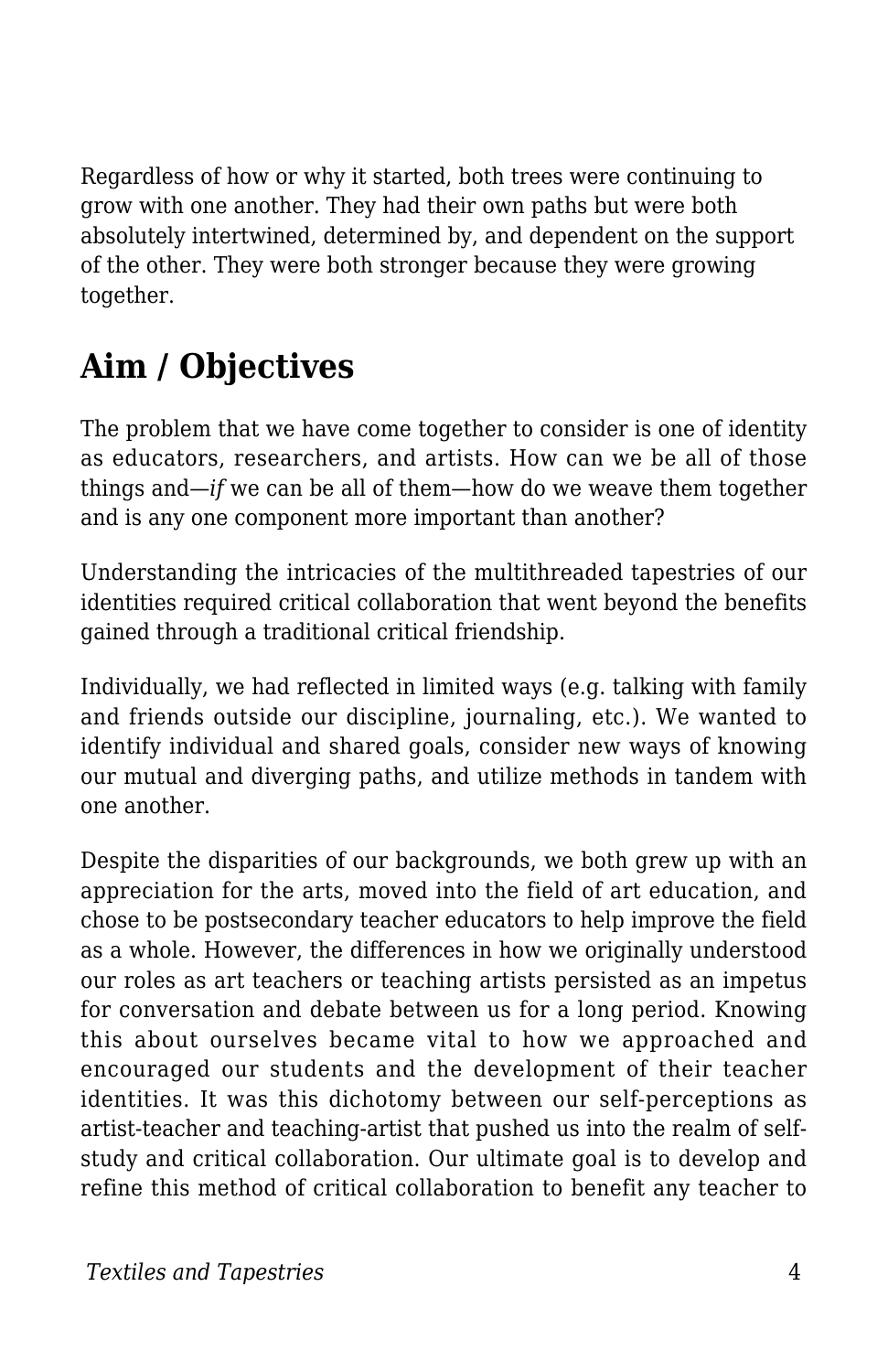better understand themselves as an educator and maker. This paper serves as an illustration of critical collaboration and its impact on professional and personal identities linked to teaching practices.

# **Methods**

The natural evolution of our critical collaboration borrows from currere method and self-study, necessitating a weaving together of ideas. Each approach offers a unique perspective on how critical friends might evolve into critical collaborators. This phenomenological qualitative research addresses our "conscious experience of [our] lifeworld" (Merriam, 2009, p. 25), and our identities as artists, art educators, and teacher educators. Our methodology for conducting the study is rooted both in Pinar's (1975; 1994) currere method of self-study in which we explored the phenomenon of professional identity as well as Russell's (2005) notion of critical friendship. In Pinar's (1975) regressive step, we worked through personal histories, collaborator interviews, and recorded conversations to elucidate the assumptions we had about the impact of our pasts. In the progressive step, we considered our futures as educators and artists with written narratives and recorded conversations and projected the influence that our current identities had on our long and short-term goals. Now, in the analytic step, we create and collect artwork, organize, and discuss the copious amount of data that we have been collecting for years regarding our identities.

Weekly online conferences allowed us to meet "face to face" and recording our conversations made it possible for us to revisit those discussions. Using personal narratives, informal interviews of one another, as well as collecting and creating artifacts like artwork, course assignments, personal and professional mantras and videos of our teaching, we uncovered (and are continuing to uncover) incredible insights about ourselves, our identities and their evolutions, motivations, goals, and teaching practices.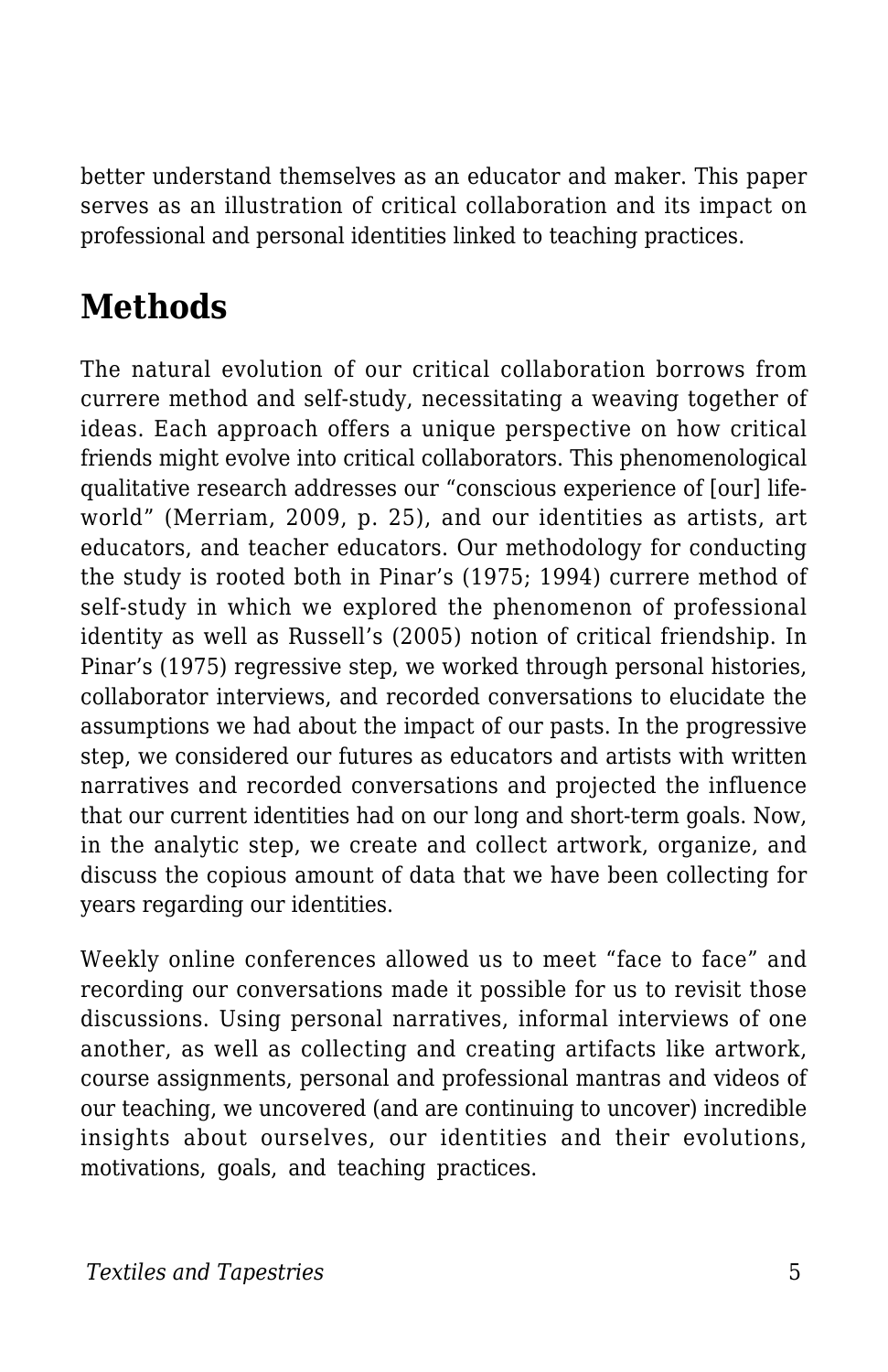Next, we fine-tuned our phenomenological study with Zeichner's (2007) introspection on self-study:

> I believe that self-study research can maintain this important role in opening up new ways of understanding teacher education and of highlighting the significance of contexts and persons to inquiry while joining the discussions and debates about issues of importance to teacher educators, policy makers, and those who do research about teacher education. (Bullough & Pinnegar, 2001; Clandinin & Connelly, 2000; Zeichner, 2007, p. 42)

As Zeichner and others suggested, we developed a new way to create, collect, and analyze data through critical collaboration. We used this methodology to get to the root of issues that all educators face, those of identity and purpose as they are tied to the profession. The importance of facing similar challenges, examining self through others, and identifying ways to improve our own teaching practices can not be overstated.

Additionally, we paid close attention to Moustaka's (1994) horizontalization process for collecting and examining phenomenological data in which every piece of data is initially given equal weight and then broken down into themes. Moustaka's process is particularly poignant to us as an "interweaving of person, conscious experience, and phenomenon" (p. 96). Through which, "...every perception is granted equal value, nonrepetitive constituents of experience are linked thematically, and a full description is derived" (p. 96). For further measure, we tempered our research with Schuck and Russell's (2005) explanations of critical friendship. They describe the difficulty of conducting self-study and the important role that critical friendship should play in it. Although we expanded the notion of critical friendship into a more specific and appropriate term for our own research, critical collaborator, we adopted it from their definition of critical friendship as someone who "acts as a sounding board, asks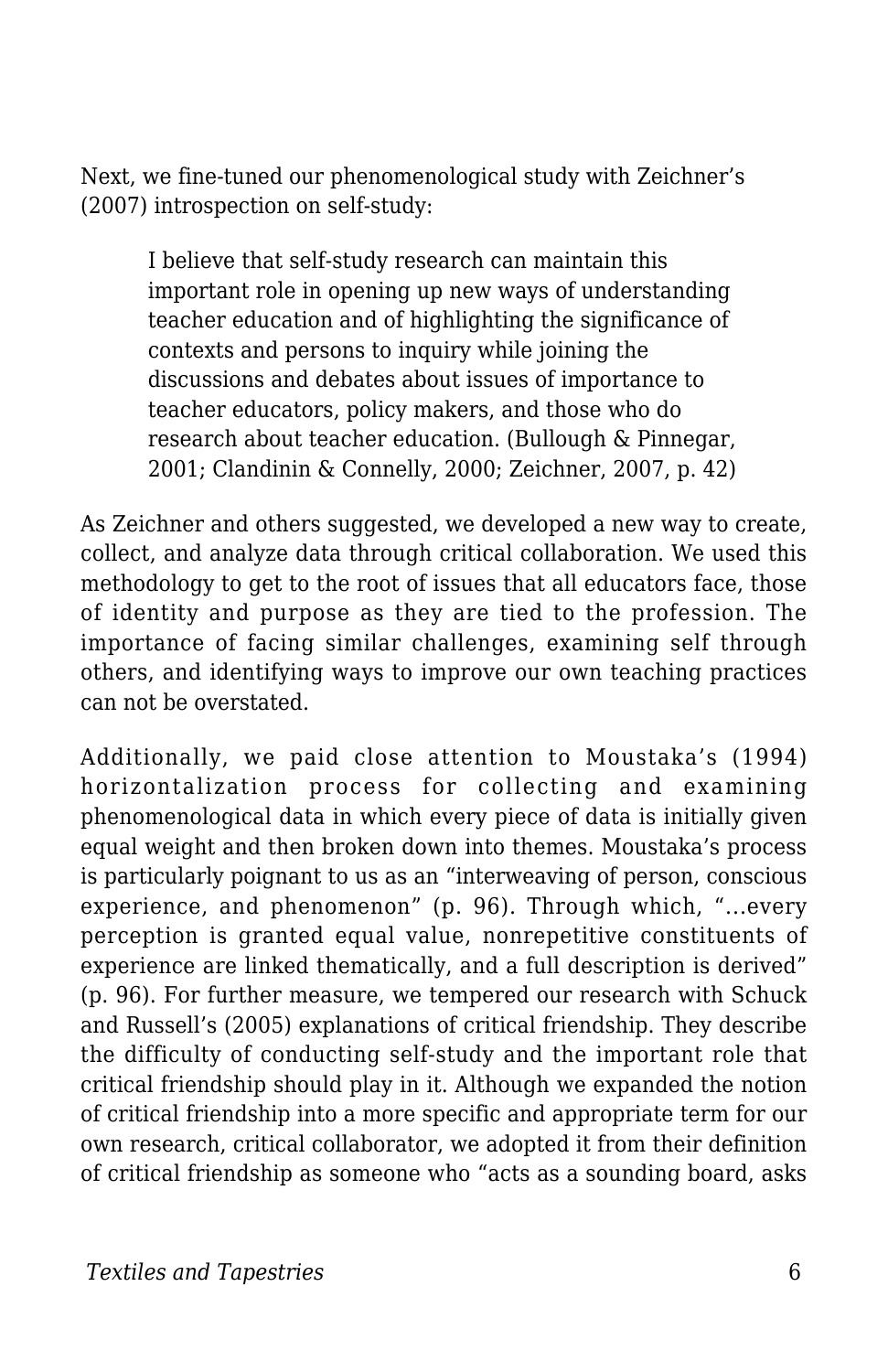challenging questions, supports reframing of events, and joins in the professional learning experience" (p. 107).

Critical collaborators, however, do more. The longer we have worked together, the more it has affected our work. For instance, this article is not merely a summation of the thoughts, actions, and research of two people, it is a fusion of those things. We work on this paper at the same time and separately, add and subtract from each others' written work, and constantly question word choices, references, and ideas. By going through the currere process in this same manner, we have grown to respect, appreciate, and depend on the other's feedback and point of view. Now, in the analytic phase, we have come to a similar place in which we unabashedly critique and question the other's work in an effort to make it as clear and meaningful as possible. The interwoven collaboration that we have developed through this process is a powerful tool that we intend to now share with our own students.

### **Outcomes**

With each phase of the currere process (Pinar, 1975; 1994), we exposed, clarified, and complicated our identities. We noticed deepseated assumptions we had about ourselves and the other, and found thoughtful ways to reflect on our collected data and continuing conversations. Though we did not arrive at concrete results or identity labels, we did develop a clearer understanding of how we got here. We more deeply appreciated the complexity of our teaching methodologies and educative goals. That awareness gave us the power to be more purposeful in our teaching and how we lead students to develop their own identities. Through the currere and collaborative processes, we have found our individual paths crossing more and more frequently and that they are now imbued with much more understanding and rationale. We have given ourselves the freedom to explore the fabric of our personal and professional identities and each takes solace in knowing that there is another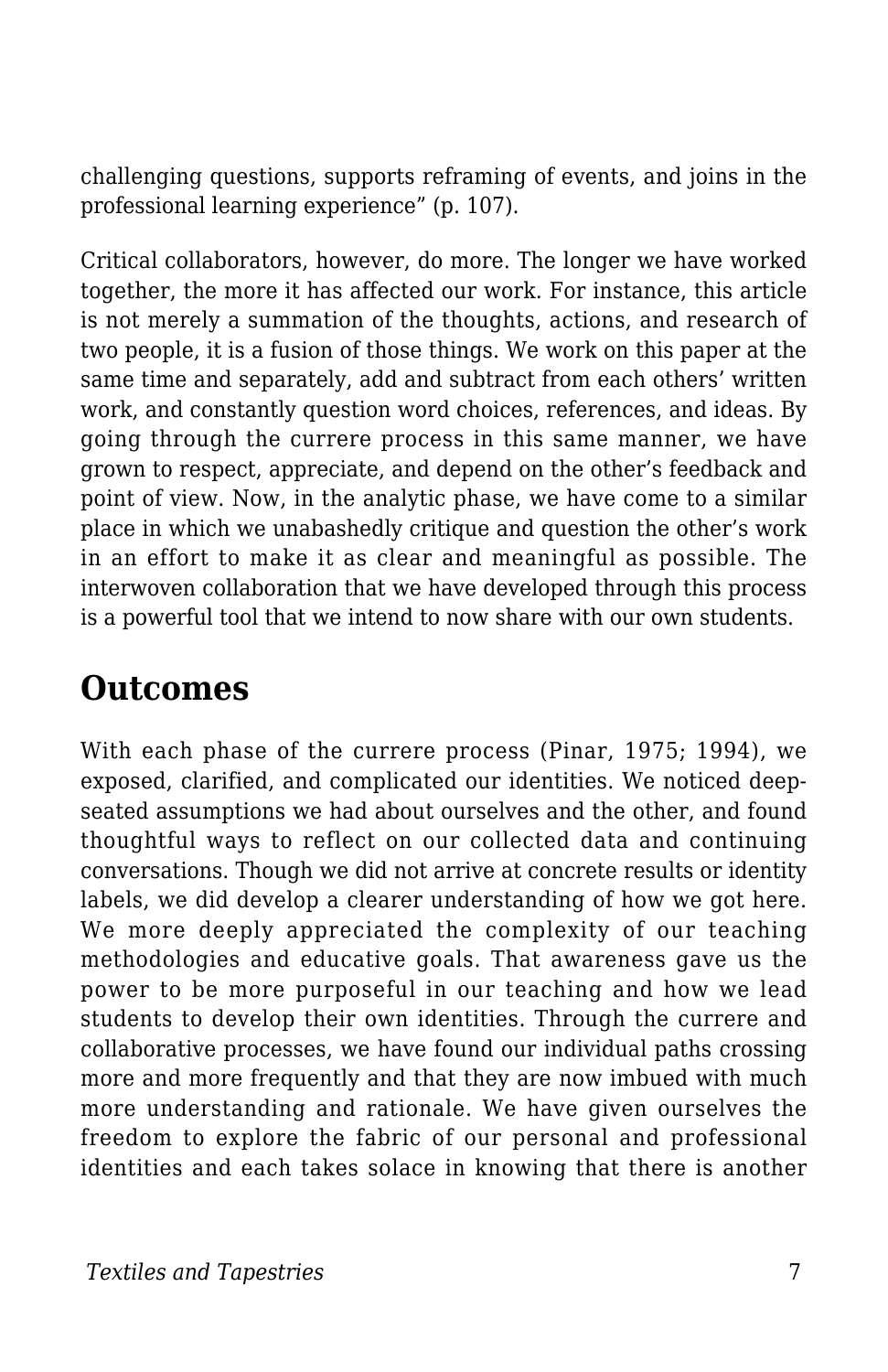navigating the same tapestry. Below are some insights into that exploration, owed to the critical friendship turned critical collaboration.

#### **Figure 2**

*She Who is an Artist. 2001. Artwork by Suzy Toronto*



#### *Stephanie*

There is an image that has hung in my space since I was a young art student (see Figure 2). My sister and brother-in-law gave it to me and it was perfect. That identity was solidified and reified often for me growing up, so much so that I majored in fine art in college without ever questioning the decision. As I have grown and evolved into the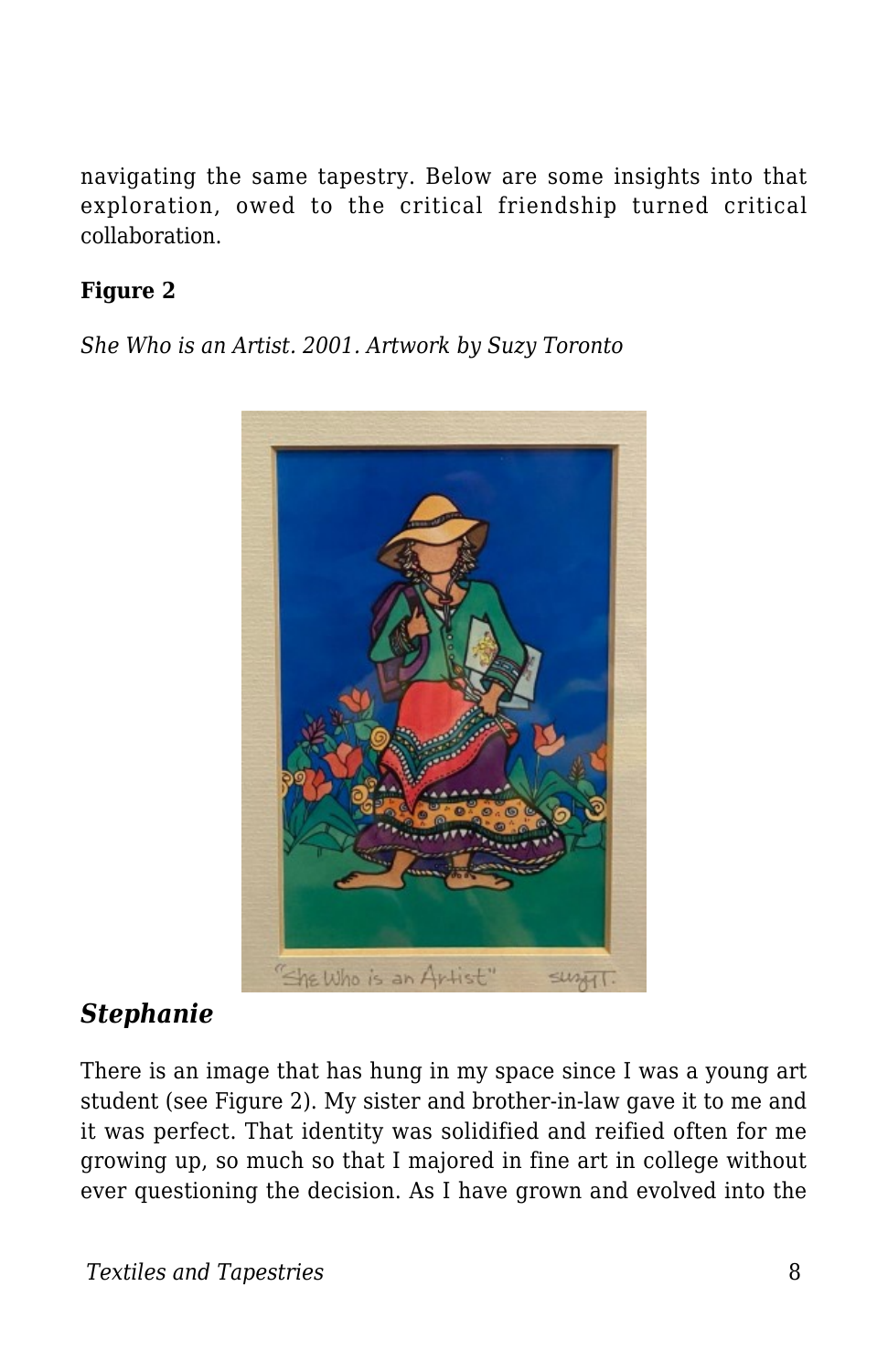artist and teacher I am today, I have come to understand that image differently. Bill helped me identify the foundation that had been built early on and what led my assumptions about the innate need for art and making. Having taught art as a job rather than a calling earlier in his life, he encouraged me to unpack why being called an artist and why calling my students artists was so important to me. It was my foundation for knowing myself and what I had to offer the world. I was failing to put as much weight on the more recent identity developments I was experiencing as a teacher and teacher educator. I was glossing over how my most current courses had developed into exercises in confidence-building through visual means. I was using art and creativity as a way to help students see themselves more clearly. Exploring my past, learning about Bill's past, and discussing what we dreamed for our students helped me clarify why and how I taught.

The shift was in how and where my identity has rested and had meaning. I previously borrowed others' confidence that I was where and who I should be, and now I understand my artist self to be a structure that holds the way I view the world. It is a comfortable home for when I venture into the uncertain territory of teaching and learning. It offers a vehicle for making meaning and creating pathways for communication, seeing, and empowering learners.

Bill and I explored our current artist selves more intentionally. I intended to offer up images of what I was creating in a letterpress class I enrolled in. However, I found myself ruminating on photographs I was taking throughout the day. I was searching for a way to express and understand my current academic life (see Figures 3–5) while in conversation with Bill.

#### **Figure 3**

*My Courage Always RISES. Letterpress form, 2019. Photo credit: Stephanie*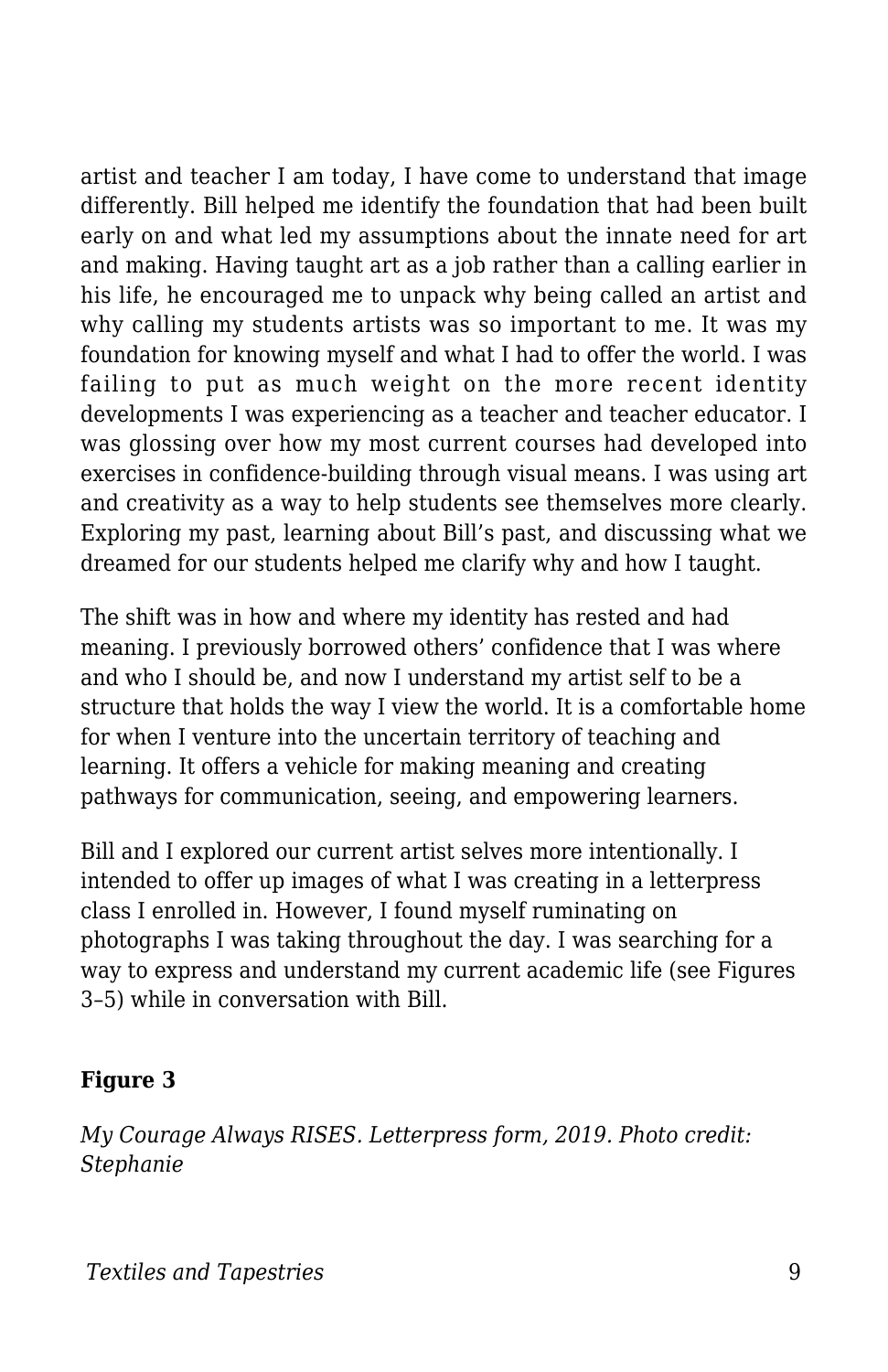

Quotes from other artists often provide the necessary insight to explain your own situation. Finding the right type and design to illustrate Jane Austen's ideas about courage and resilience was an exercise in owning the words myself. Many of the conversations between Bill and I had been about self-actualization, so it was at the forefront of my mind as I gathered images. The insight gained through reflection on the images *with* Bill offered another layer to how I was able to see and understand my context as a teacher educator and how that influenced my perspective and choices throughout the day.

#### **Figure 4**

*No Stopping Any Time. Color photograph, 2019. Photo credit: Stephanie*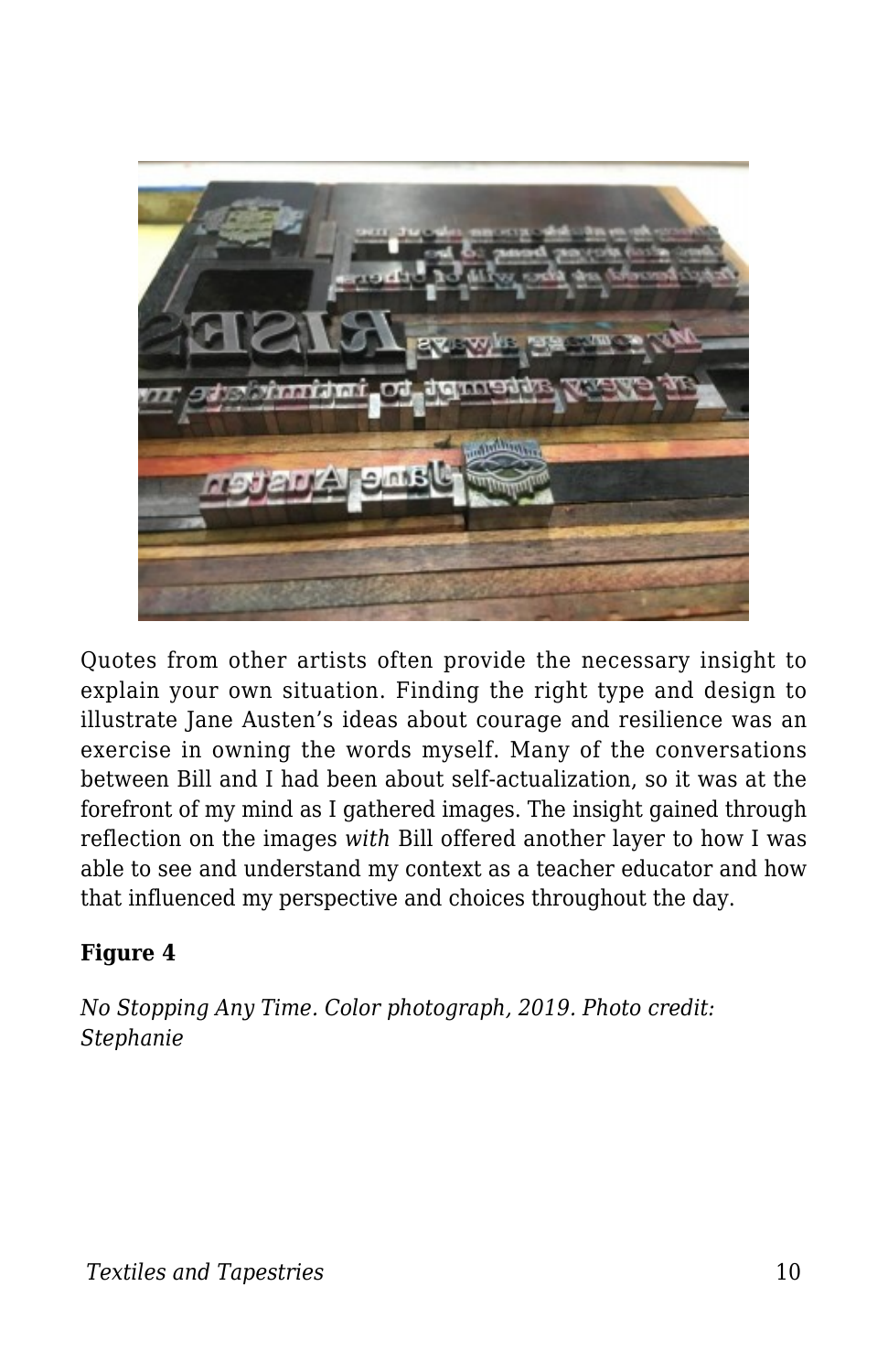

On an evening walk with my 8-year-old daughter, we paused at the end of a street marveling at the clouds and fading light. She looked up at the sign she was leaning against and asked, "Why can't we stop?" She had a pleading look in her eyes as she motioned out to the open space we'd been staring at. "It's okay," I said, "Just enjoy it." This was reflected in the conversations Bill and I had asked one another, like; "Why don't we stop? What is it about the daily sandstorm we all seem to create for ourselves that pulls us so far from these moments?

#### **Figure 5**

*Examining Life. Color photograph, 2019. Photo credit: Stephanie*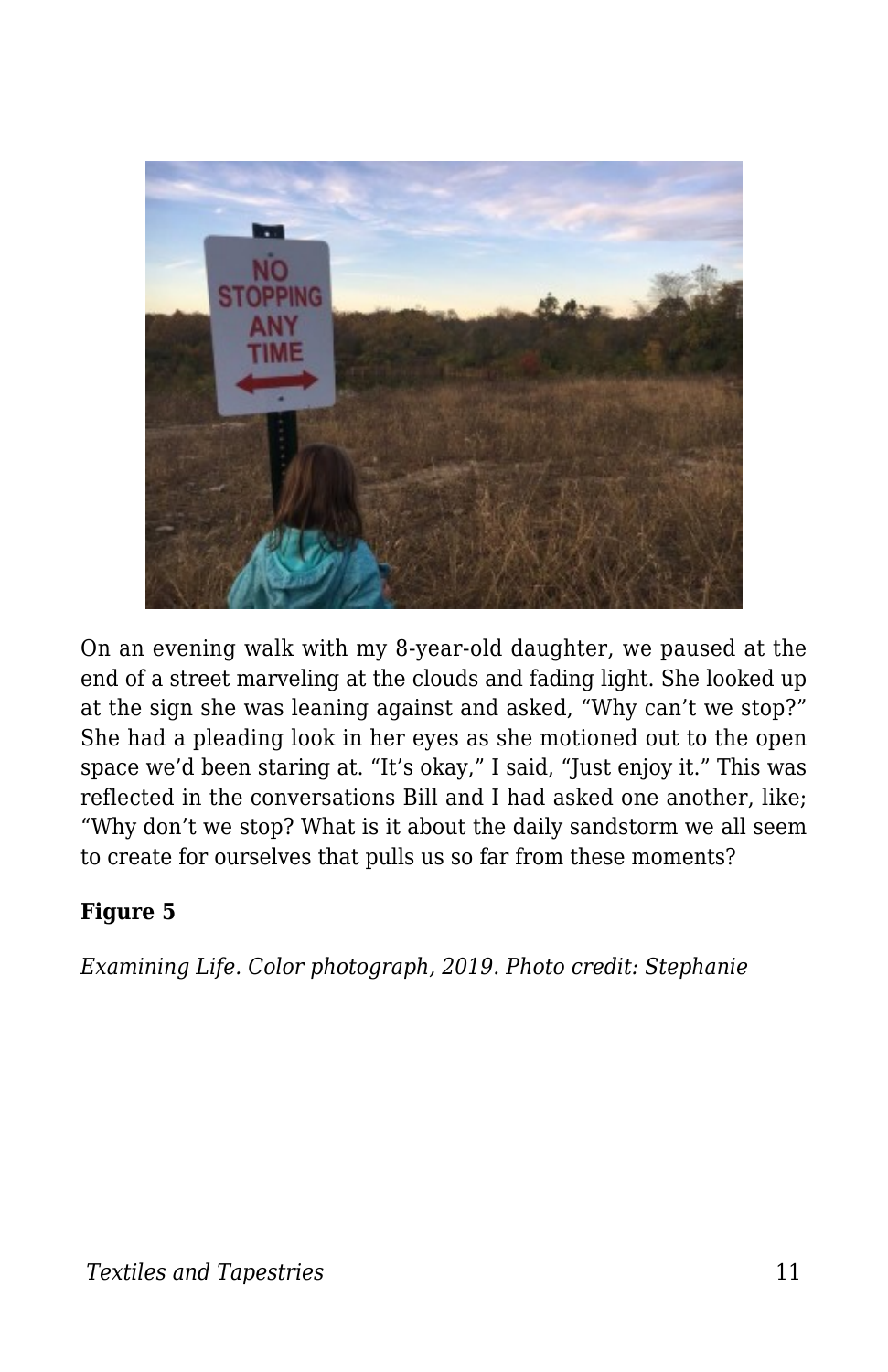

Interesting juxtapositions present themselves and often need to be documented. The moment captured in Figure 5 offered an interesting glance at the whole of work and life, teaching and parenting, ideas and spaces. With each photograph I shared with Bill, layers of meaning unfolded. What would begin as a seemingly simple moment of capturing beauty, creating an interesting composition, or noticing some natural irony, became an exercise in how Twyla Tharp (2004) described creative habit:

Creativity is more about taking the facts, fictions, and feelings we store away and finding new ways to connect them...Metaphor is the lifeblood of all art, if it is not art itself. Metaphor is our vocabulary for connecting what we're experiencing now with what we have experienced before. It's not only how we express what we remember, it's how we interpret it—for ourselves and others. (p. 64)

Bill looked at my images each week and asked me questions like, "Why did you choose that one?" "What's beautiful to you about that?"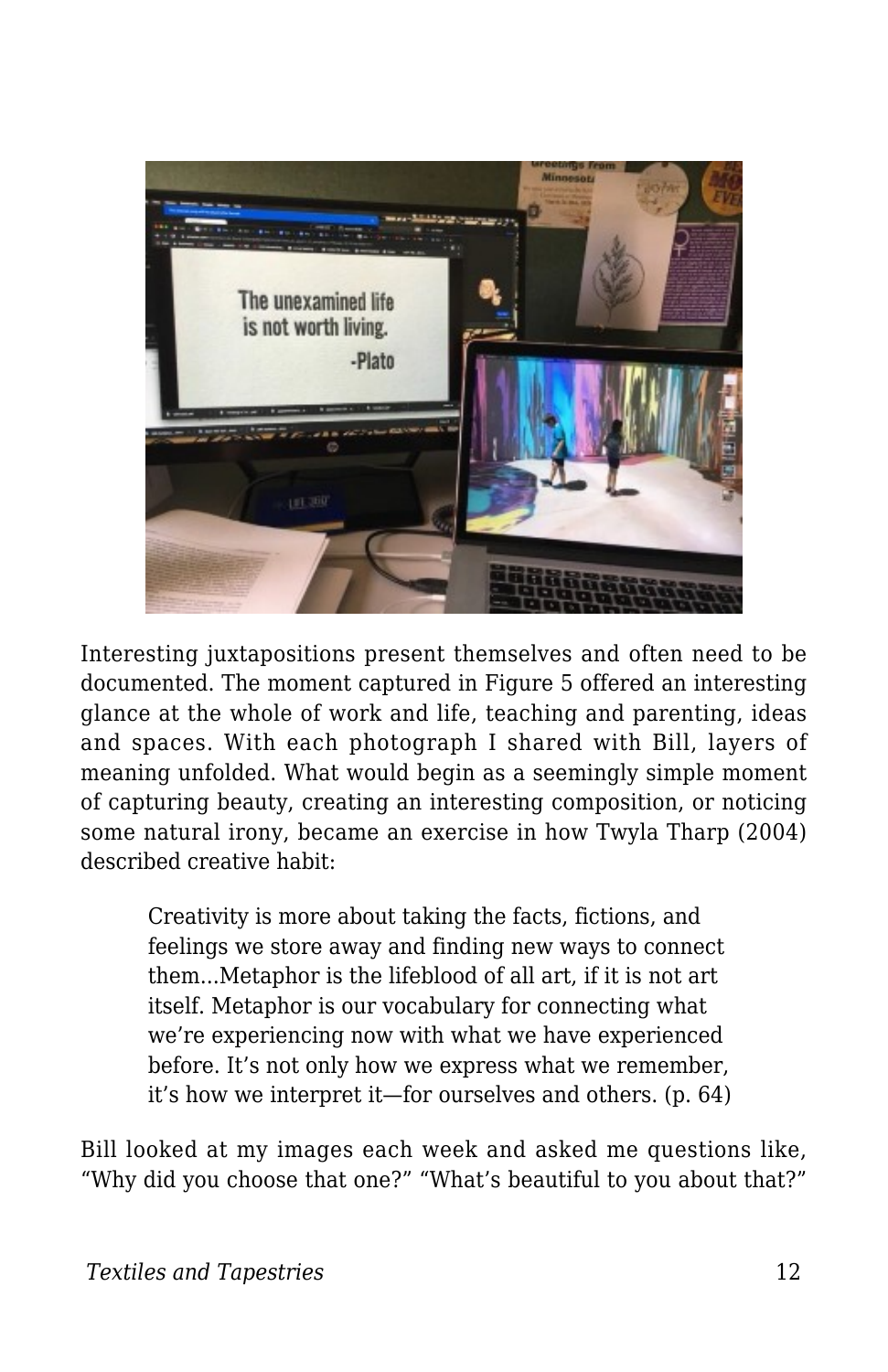"What does this one mean?" "Why that angle?" He gave me his perspective and we made connections between his artwork as well. We questioned the emotions and ideas behind them. My responses were not always ready or eloquent but allowed me to question the decisions I was making and see my and his perspectives with more complexity. My images became deeper metaphors for how I was seeing and experiencing the world, my work, and my personal life. Just as my identities were inextricably woven into one another, my meaning-making with photographs became a composition of threads from all aspects of my life. I was more fully understanding how the decisions I was making in one area would tug and loosen threads connecting to other areas.

In exploring my past artist identity and the hold it had on me (Cavill & Baer, 2019), I was able to re-examine the role it played in my worldview—as a teacher educator interested in using art as a vehicle, rather than a content area. I wanted my students to experience the creative process, but not be limited by its labels.

#### *Bill*

As a public school art teacher, I never thought of myself as an actual artist. I discovered this about myself through the conversations that Stephanie and I had in the early stages of the currere process. Even when I was teaching others how to make art, to relate to the world through art, and to see as artists saw, I did not believe that I was an artist. I often found myself saying things like, "I don't make art, I make examples." I believed that art was something reserved for those who had made careers out of it. In my mind, I had traded being an art maker for being a teacher. How could one be both? So, when I made images they were for instructional purposes; I thought about the elements and principles and how the piece could be used to demonstrate those. The work took on a purely functional quality.

#### **Figure 6**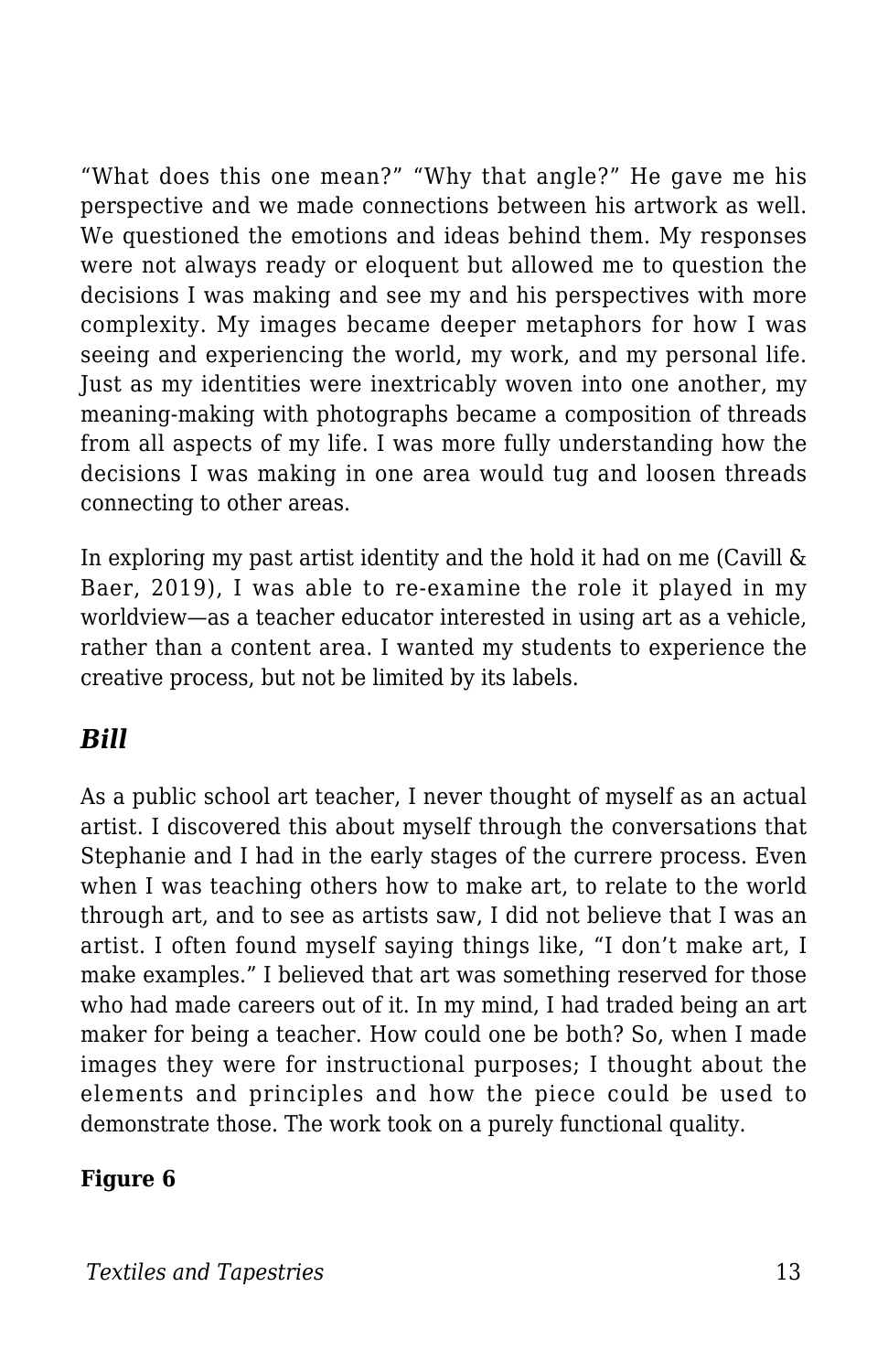*Don't Touch That. Ink and colored pencil, 2010. Photo Credit: Bill*



Figure 6 is a piece that I made to share with public school students as an example of the use of line, value, shape, repetition, and balance in a composition. At the time, I did not appreciate it as a work of art in and of itself. As Stephanie and I collaborated over months and years, I began to understand that I was not seeing the entire picture. I had focused so hard and for so long on the teaching aspect of my career that I had neglected the artistic. Through our dialogue, I began to accept the possibility that I might, in fact, *be* an artist. It did not happen in a moment. There were no angels singing and no glorious lights from on high. It was a slow and arduous revelation. I was reluctant to accept this new component of my identity because I did not believe I had time for it, was qualified for it, or have it be accepted by my artmaking peers.

When Stephanie and I began the analytic step in the currere process,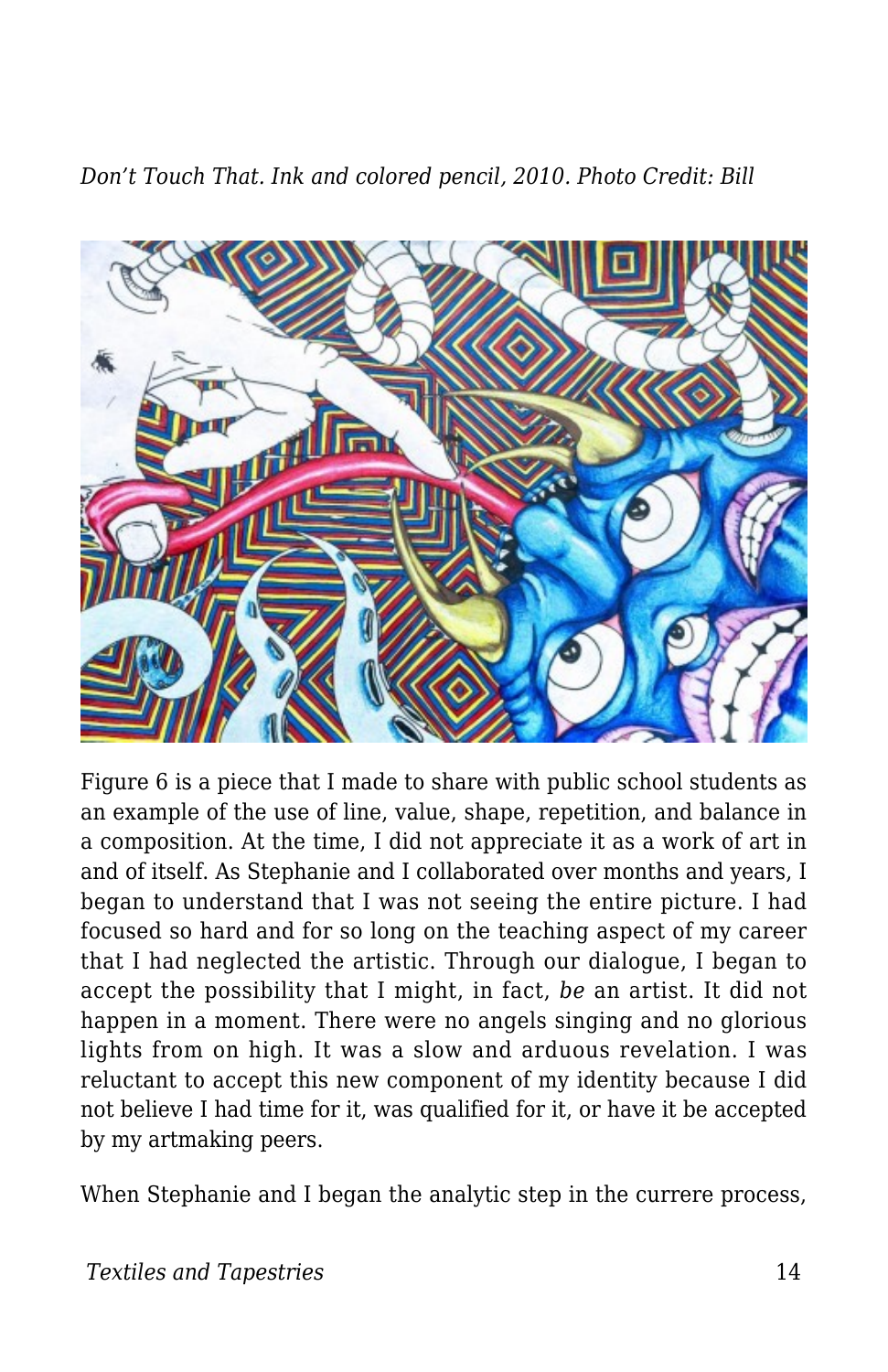we realized that artwork would be an important kind of data to collect. I was reluctant to share my artwork, but Stephanie encouraged and assured me that it would prove enlightening. Shortly after that conversation, I found myself doodling during a faculty meeting (see Figure 7). When I looked at that image through the analytic lens that Stephanie and the currere process had helped me acquire, I saw it as *more* than a doodle. It was a snapshot of my life at that moment; a visual expository of the meeting that demonstrated my frustration at the futility of such meetings. I realized that I was making art. Once I began to think of those drawings as art, I fell in love with the artmaking process and results. Moreover, I found myself better engaged in meetings than I had been before, paying attention to what was said, how it was said, and what was left unsaid. I recall being excited and anxious to share that drawing with Stephanie; would she validate it as art or confirm my inner doubts about its artistic quality? She validated it, and I was soon sharing my pieces gladly, even proudly, every time I made one.

#### **Figure 7**

*Retreat. Ink, 2019. Photo Credit: Bill*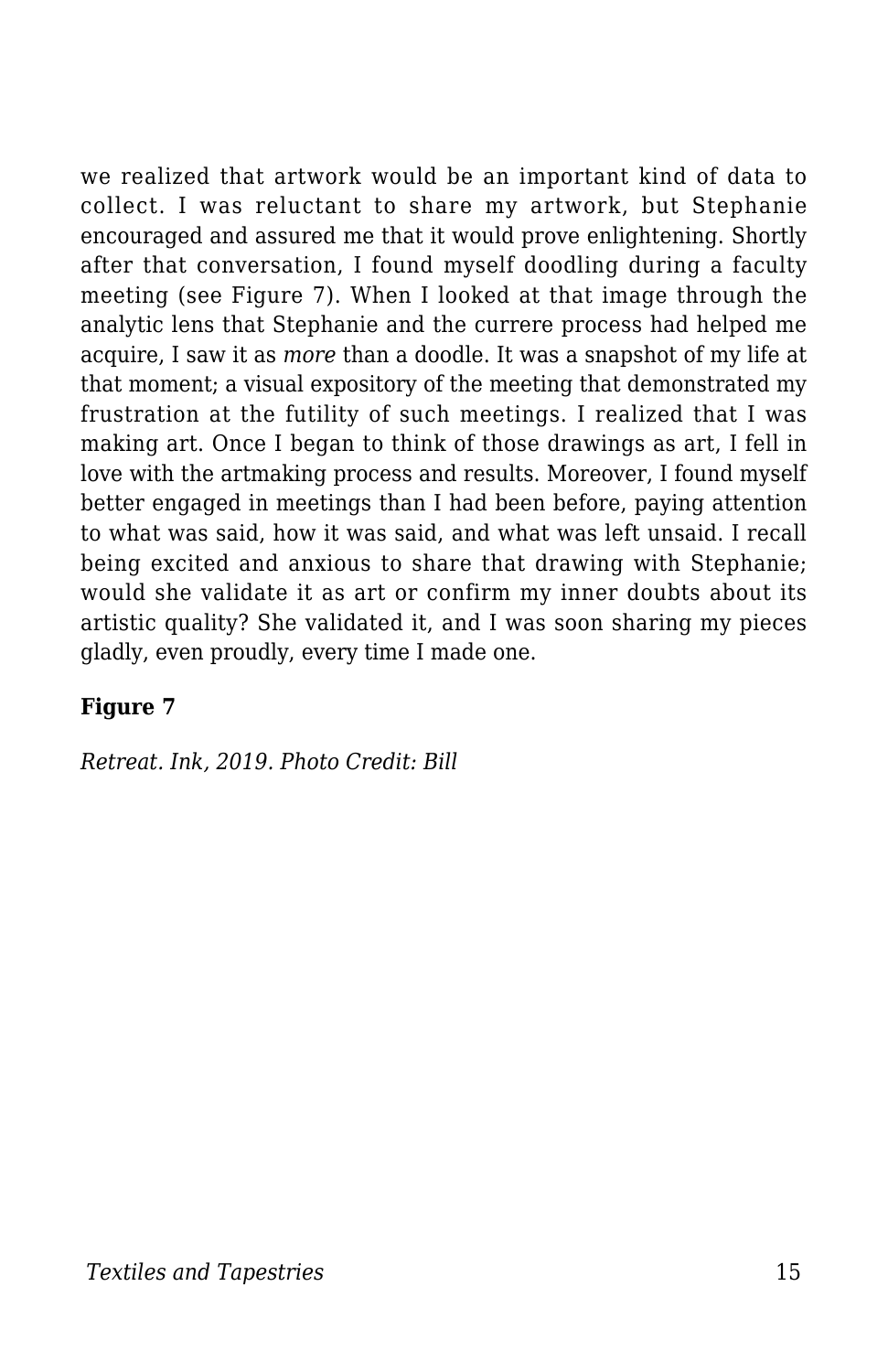

Figure 7 was based on a college-wide faculty meeting that lasted for hours and was filled with vague promises and awkward silences. After conversing with Stephanie about the piece, it became the first of a long series of drawings I made based on the common things in my life. I created one at a board meeting for a non-profit organization (see Figure 8), another during a State Conference session (see Figure 9) and always through university meetings (see Figure 10). Being willing to share these images at all was a testament to the critical collaboration that Stephanie and I had been through. When I began this process, I thought so little of my own artistic abilities that I would have been embarrassed to share them. Having gone through this selfstudy, I was able to view my work through someone else's eyes and finally appreciate its value as art.

#### **Figure 8**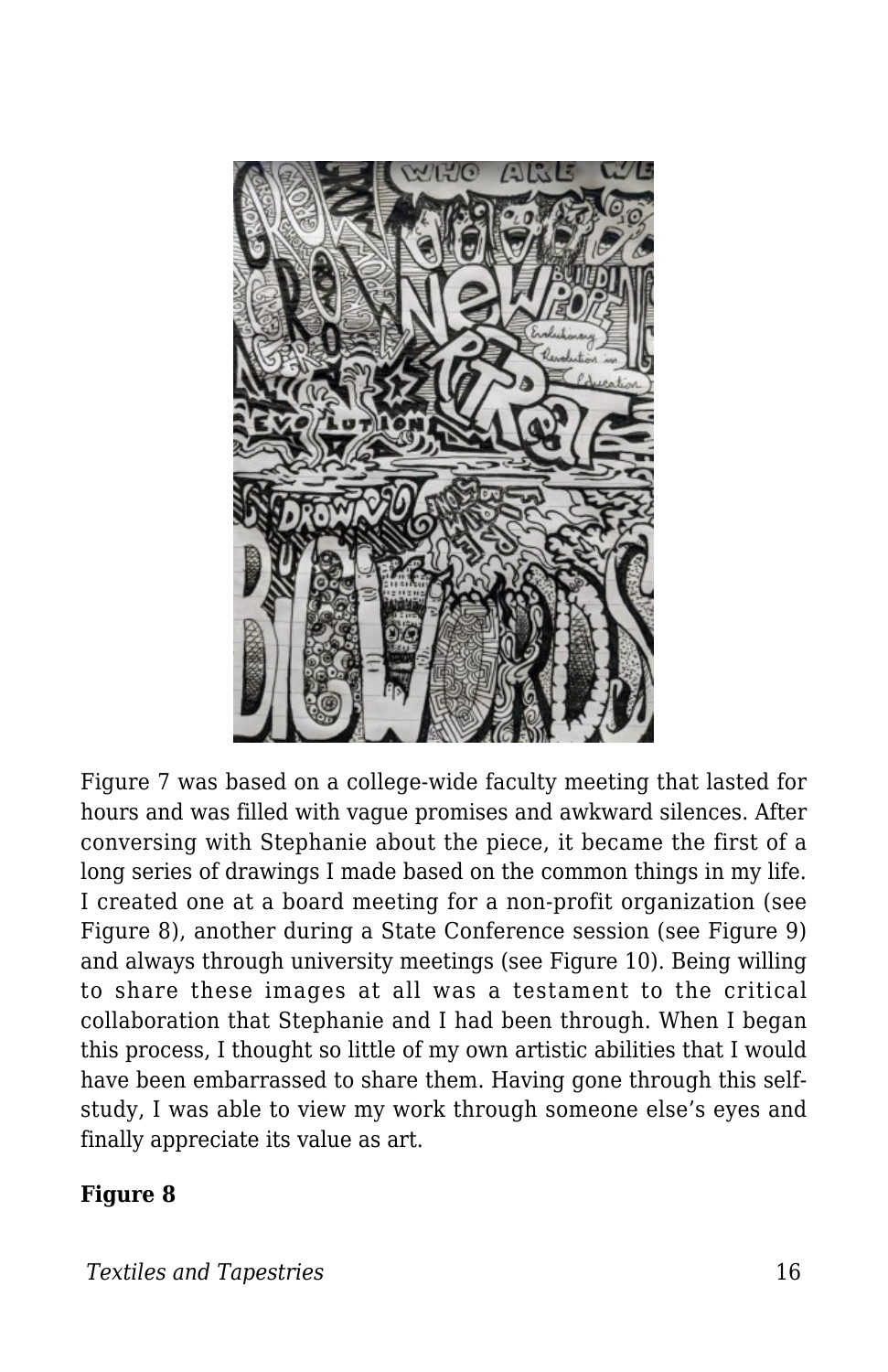*LoL. Ink, 2019. Photo Credit: Bill*



#### **Figure 9**

*Be Kind. Ink, 2019. Photo Credit: Bill.*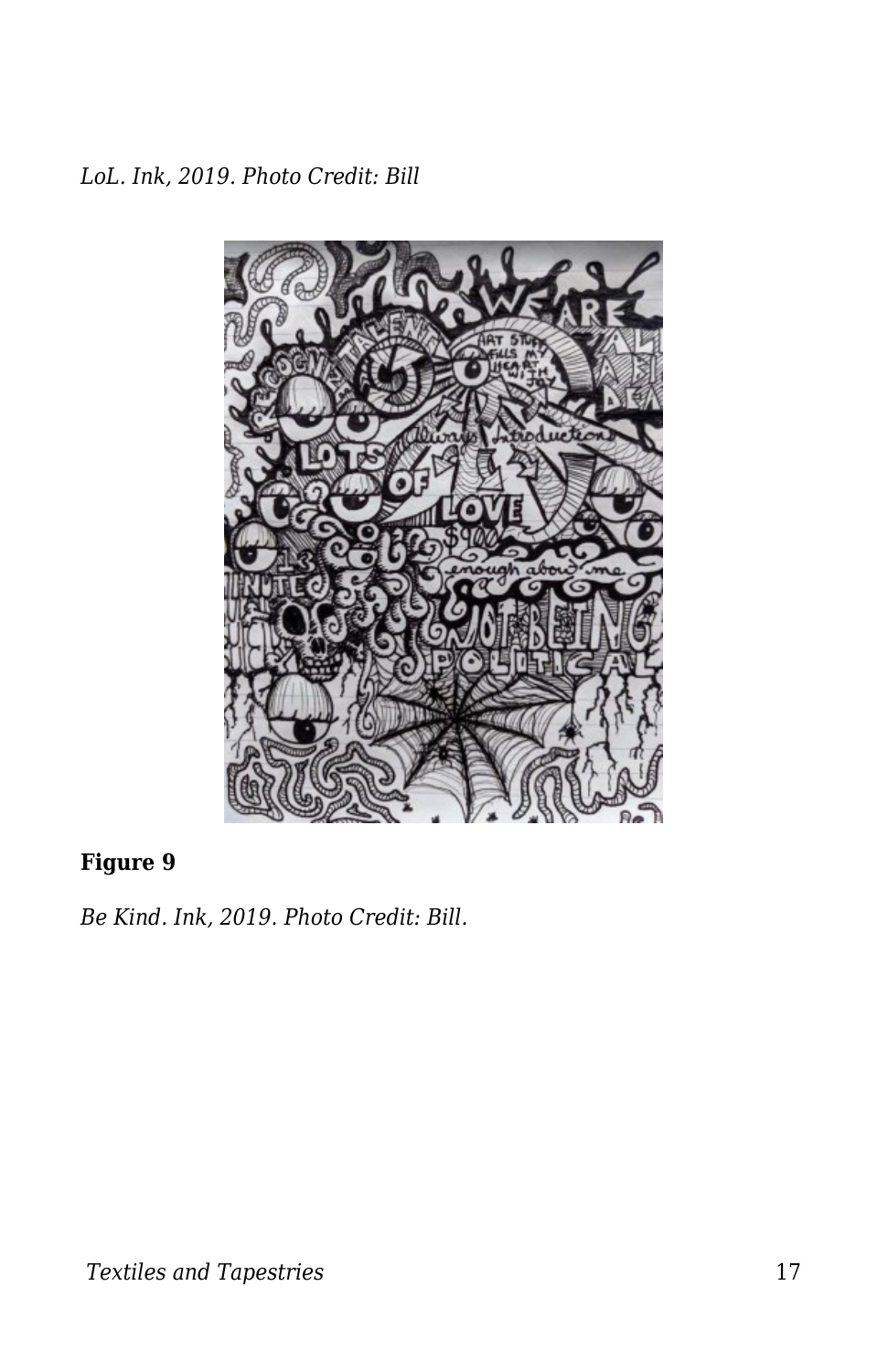

During our critical collaboration, Stephanie and I would often share our frustrations, concerns, successes, and excitement about what was going on in our various institutions. One thing we occasionally shared was how inconsequential many of the meetings we found ourselves in were. Sharing these experiences taught us both to question the agenda behind the agendas and consider the true purposes for the meetings. Looking at these pieces reminds me of all the topics that were covered during conference sessions and faculty meetings. Stephanie and I were able to relate these experiences directly to our own professional lives and the similar problems we faced as they poured down on us like sand in a sandstorm (Baer & Cavill, 2020).

#### **Figure 10**

*Little Mess. Ink, 2019. Photo Credit: Bill*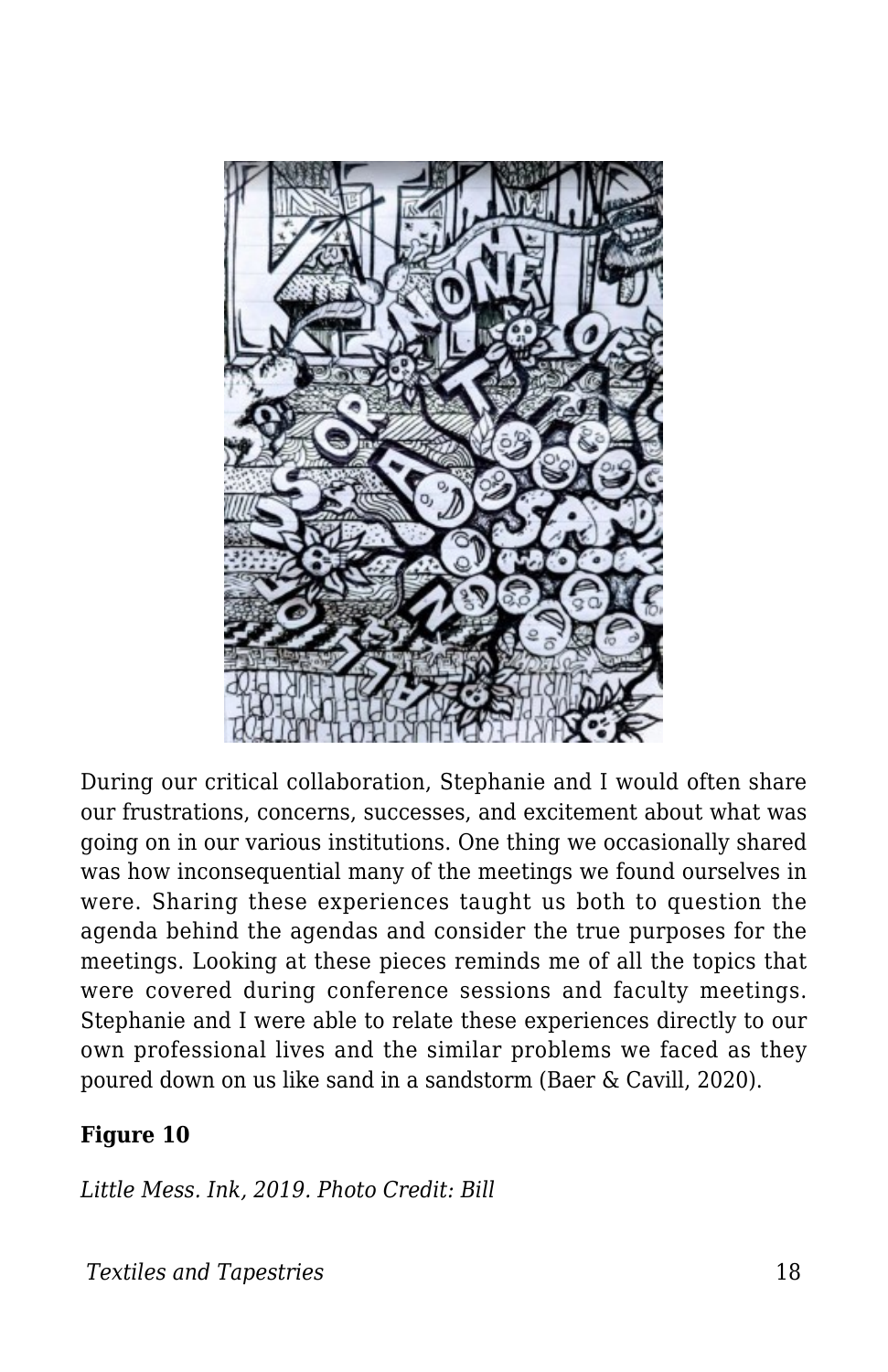

Occasionally, faculty meetings get messy. In this particular meeting (See Figure 10) several departmental facts were revealed to attendees that caused stress and frustration. Keeping this visual record helped me to collect my thoughts, keep my cool, and consider my reactions.

This related well to the conversations that Stephanie and I had regarding our own students and classrooms. This image caused us both to talk about how our own students might become overwhelmed when we surprised them with new content or requirements.

The reflective power of the images we have created, and the critically collaborative consideration we have given them, may make it necessary for us both to change how we teach future art teachers. While the details of those changes will be the content of the next step of currere, analytical, we understand now the powerful tool inherent in self-study through critical collaboration.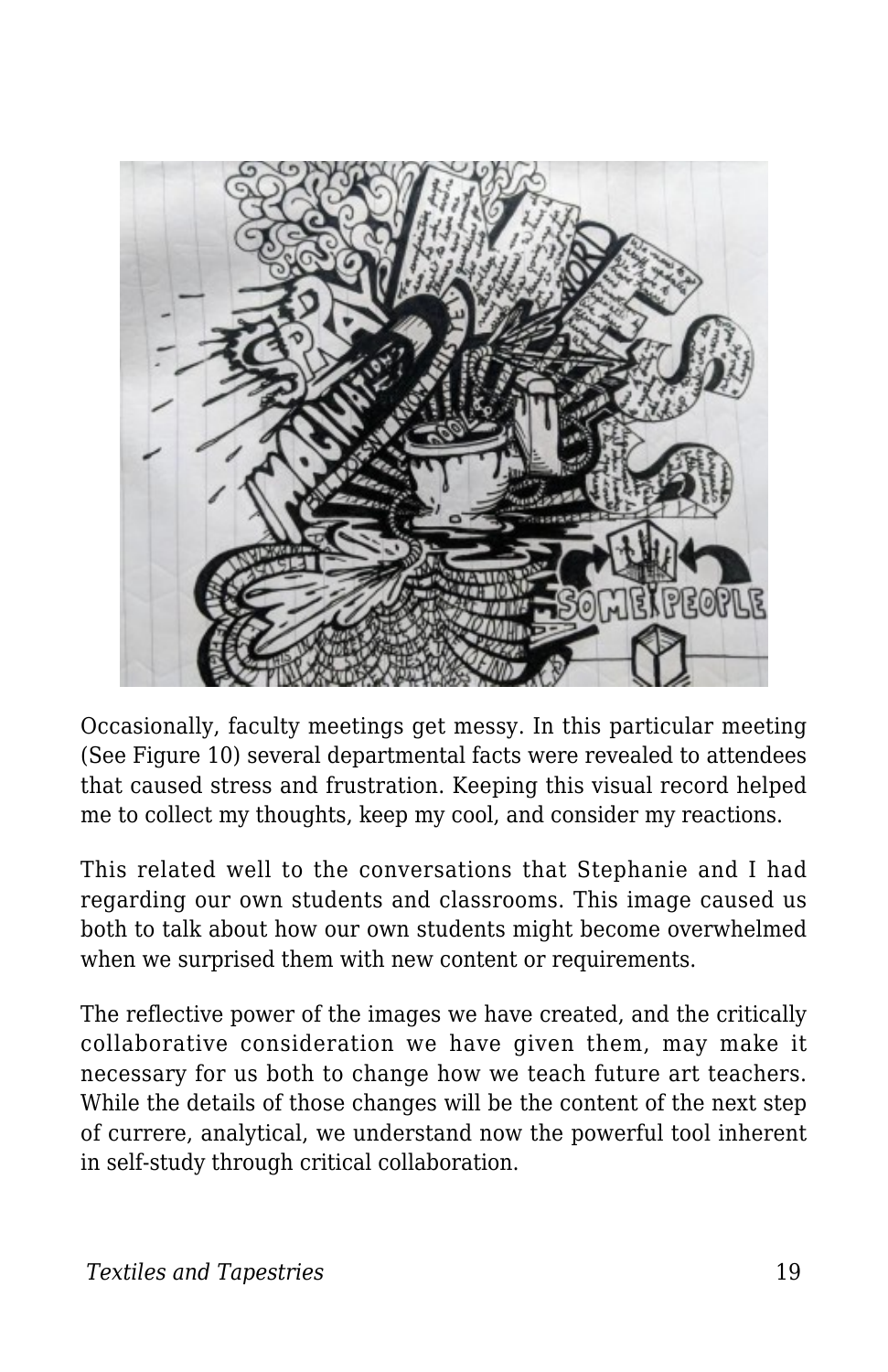# **Moving Forward**

As critical collaborators, we have offered one another the space and time necessary to ask fundamental questions about ourselves. The threads of our identities have shown their true colors and become stronger because of their connections with one another. We understand critical collaboration to require vulnerability, thick skin, openness, perseverance, time, friendship and compassion, patience and flexibility, coworking, and a true interest in another's experiences and growth.

As we move forward through the analytical to the synthetical within the currere process, investigating ourselves as teacher educators and critical collaborators, we are making the assumption that good leaders know themselves well and because of that, are more reflective, empathetic, adaptive to change, and able to create productive change. We connected these ideas of knowing one's self to our ability to see others better and more readily with empathy and care. We anticipate that the results of this continuing study will provide us with a clear and authentic definition and description of critical collaborators that can be used to help ourselves and other educators develop a deeper knowledge of what it means to be a teacher, researcher, and artist.

### **References**

Allison, V. A. & Ramirez, L. A. (2016). Co-mentoring: The iterative process of learning about self and "becoming" leaders. *Studying Teacher Education, 12*(1), 3-19.

Baer, S. (2017). ARTed Talks: Promoting the Voices of a New Generation of Art Teachers. Art Education, 70(4), 29–32.

Baer, S., & Cavill, W. (2020). Seeing through the Sandstorm: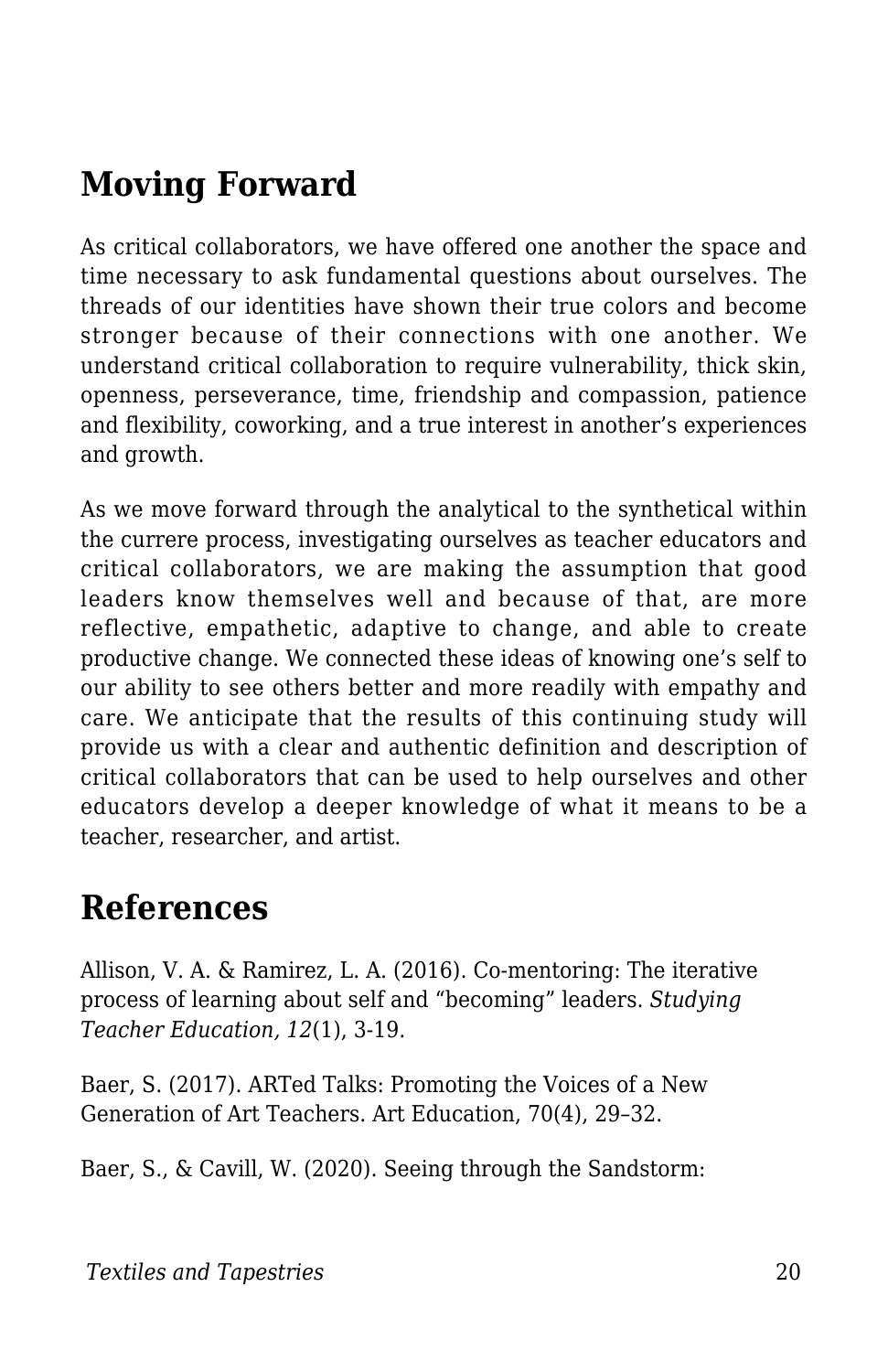Envisioning a future through critical friendship and alongside the present. *The Currere Exchange, 3*(2), 57–65*.*

Bullough, R. V. & Pinnegar, S. (2001). Guidelines for quality in autobiographical forms of self- study research. *Educational Researcher, 30*(3), 13–21.

Cavill, W. & Baer, S. (2019). Exploring the process of becoming art teacher educators through collaborative regression. *The Currere Exchange, 3*(1), 95–104.

Clandinin, D. J., & Connelly, F. M. (2000). *Narrative Inquiry: Experience and Story in Qualitative Research*. Jossey-Bass.

Loughran, J. J., & Allen, M. (2014). Learning to be coached: How a dean learnt with a critical friend. In D. Garbett & A. Ovens (Eds.), Changing practices for changing times: Past, present and future possibilities for self-study research (Proceedings of the Tenth International Conference on Self Study of Teacher Education Practices, pp. 139–141). University of Auckland.

Merriam, S. B. (2009). *Qualitative Research: A Guide to Design and Implementation*. Jossey Bass.

Moustakas, C. (1994). *Phenomenological Research Methods*. Sage.

Pinar, W. F. (1994). *Autobiography, politics and sexuality: Essays in curriculum theory 1972– 1992*. Peter Lang.

Pinar, W. F. (1975) *The Method of "Currere."* Annual Meeting of the American Education Research Association. Washington D.C

Ramirez, L. A., & Allison, V. A. (2018). Examining attitudes and beliefs about public education through co-autobiographical self-study. In D. Garbett & A. Ovens (Eds.). *Pushing boundaries and crossing borders: Self-study as a means for researching pedagogy*, S-STEP, ISBN: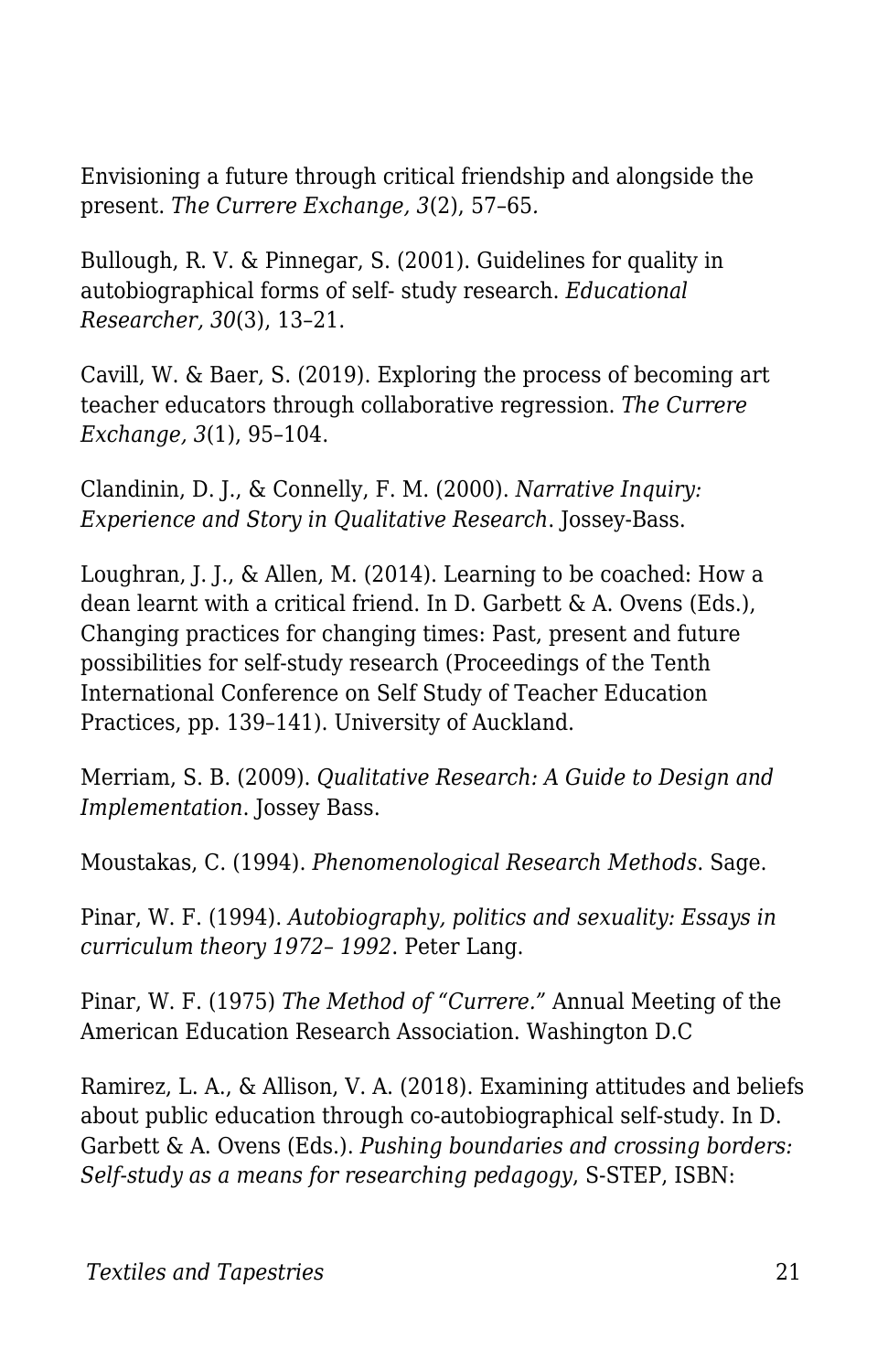978-0-473-44471-6, 351.

Schuck, S., & Russel, T. (2005). Self-study, critical friendship, and the complexities of teacher education. *Studying Teacher Education, 1*(2), 107–121.

Tharp, T. (2004). *The creative habit*. Simon & Schuster.

Zeichner, K. (2007). Accumulating knowledge across self-studies in teacher education. *Journal of Teacher Education, 58*(1), 36–46.



Cavill, Jr., W. & Baer, S. (2020). Critical Collaboration. In C. Edge, A. Cameron-Standerford, & B. Bergh (Eds.), *Textiles and Tapestries*. EdTech Books. Retrieved from https://edtechbooks.org/textiles\_tapestries\_self\_study/cha pter\_16